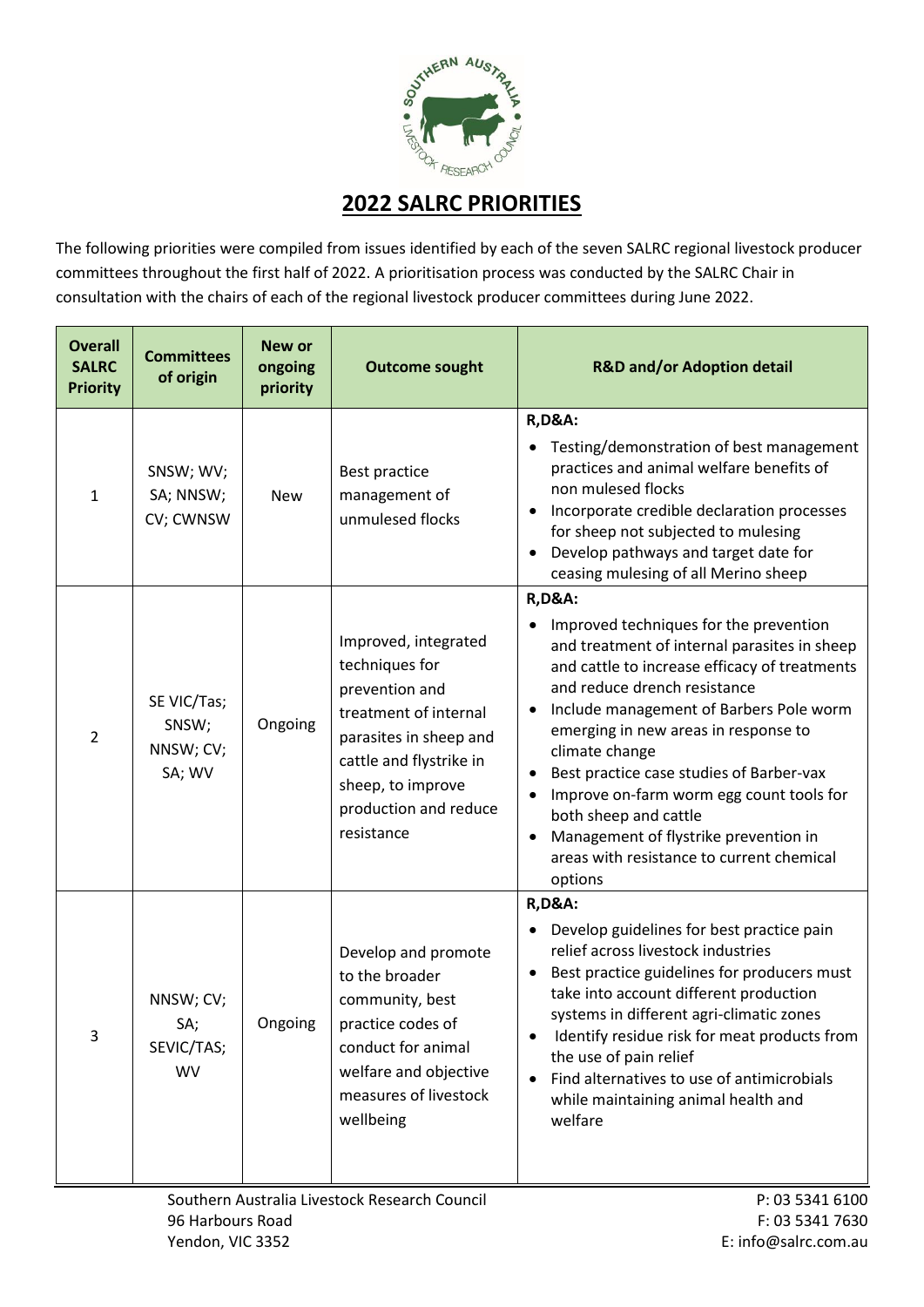| <b>Overall</b><br><b>SALRC</b><br><b>Priority</b> | <b>Committees</b><br>of origin                              | <b>New or</b><br>ongoing<br>priority | <b>Outcome sought</b>                                                                                                                                                                                                                                                | <b>R&amp;D and/or Adoption detail</b>                                                                                                                                                                                                                                                                                                                                                                                                                                                                                                                                                                                                                                                                                                                                                                                                                                                                                                                                                                                          |
|---------------------------------------------------|-------------------------------------------------------------|--------------------------------------|----------------------------------------------------------------------------------------------------------------------------------------------------------------------------------------------------------------------------------------------------------------------|--------------------------------------------------------------------------------------------------------------------------------------------------------------------------------------------------------------------------------------------------------------------------------------------------------------------------------------------------------------------------------------------------------------------------------------------------------------------------------------------------------------------------------------------------------------------------------------------------------------------------------------------------------------------------------------------------------------------------------------------------------------------------------------------------------------------------------------------------------------------------------------------------------------------------------------------------------------------------------------------------------------------------------|
| 4                                                 | SEVIC/TAS;<br>SNSW;<br>NNSW; CV;<br>CWNSW; SA;<br><b>WV</b> | Ongoing                              | Develop improved grass<br>and legume cultivars,<br>mixes and management<br>guidelines to improve<br>pasture performance-<br>production, persistence,<br>feed quality,<br>nodulation, N fixation,<br>low bloat, low<br>endophyte, seed<br>production, weed<br>control | <b>R,D&amp;A:</b><br>Alternative, new pasture species for high<br>and low rainfall regions and increasing<br>climate variation<br>Develop new legume cultivars and<br>management guidelines to improve<br>performance in terms of production,<br>nodulation and low bloat<br>through(potentially, but not limited to) the<br>use of tannins to reduce methane emissions<br>but not limiting productivity and persistence<br>Include assessement of productivity of<br>multi-species perennial pastures and cover<br>cropping (incl forage brassicas)<br>Filling feed gaps<br>Increase feedbase diversity to build<br>resilience-including native pasture species<br>Monitoring and controlling weed<br>encroachment<br>Develop and improve adoption of best<br>practice pasture sowing and management<br>to improve establishment, production and<br>persistence<br>Monitor and understand the development<br>of insecticide resistance by insect pests of<br>pastures such as red legged earth mites and<br>blue green aphids |
| 5                                                 | SEVIC/TAS;<br>CV; CWNSW;<br>NNSW; SA;<br>WV; SNSW           | Ongoing                              | Develop extension<br>programs and<br>standardised, affordable<br>measuring and<br>monitoring tools to<br>enable cost effective<br>monitoring and<br>reporting of the<br>environmental<br>sustainability and<br>carbon footprint on<br>farms                          | <b>R,D&amp;A:</b><br>Raise awareness of achievable carbon<br>balance targets for producers and where<br>they sit in relation to CN30<br>Identify key, measurable elements of<br>environmental sustainability on farm and<br>how this can be linked to regenerative<br>agriculture and other concepts/models for<br>sustainable farming<br>Improved, cost effective tools and processes<br>to allow producers to evaluate and compare<br>options for building carbon stores on farm<br>and the long term returns associated with<br>it.<br>Evaluate and demonstrate whole farm<br>benefits of management interventions for<br>net carbon reduction, water security,<br>livestock shelter belts, agroforestry,<br>production efficiency<br>Establish a single point for livestock industry<br>accreditation, carbon balance assessment<br>and audit capability                                                                                                                                                                   |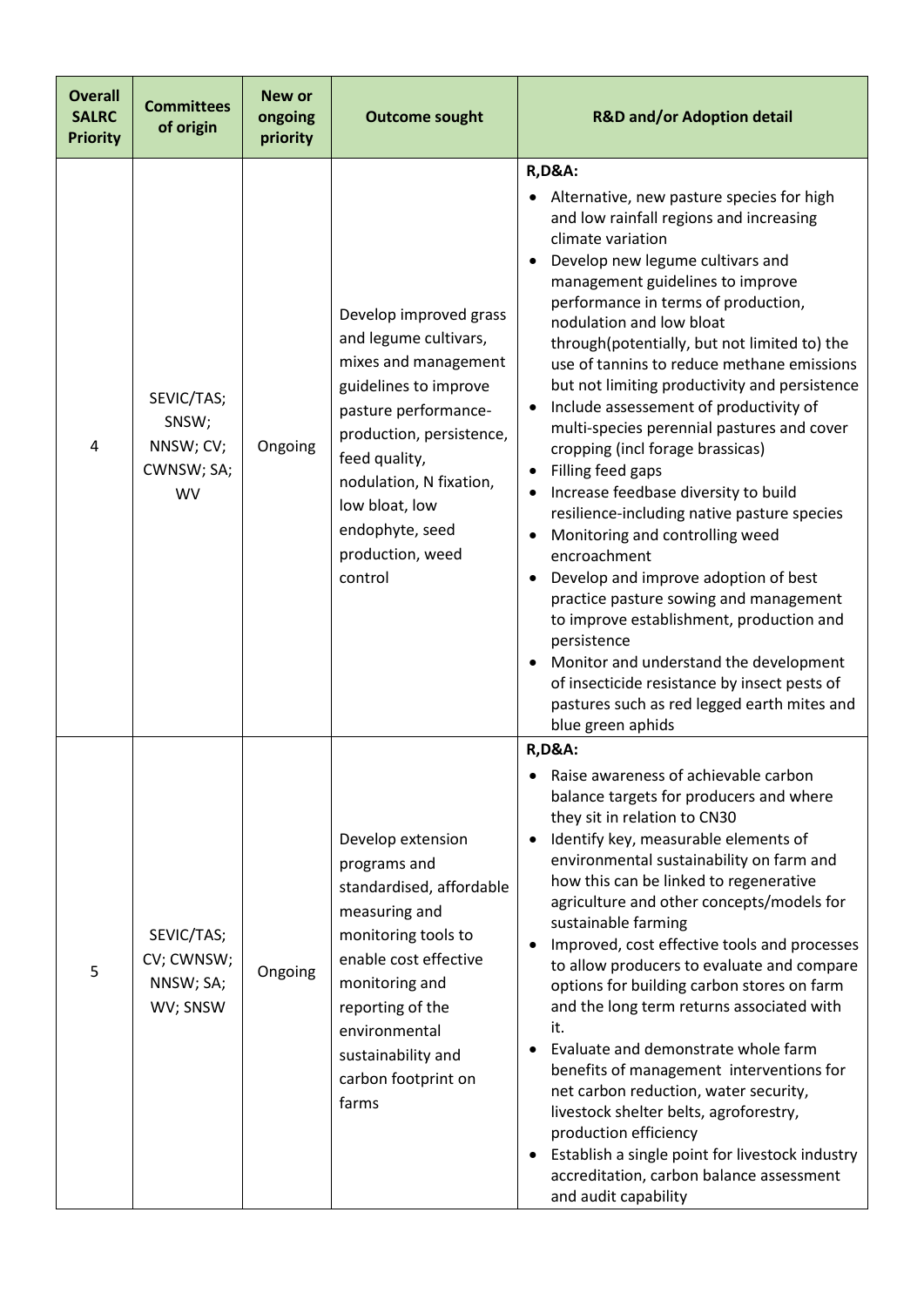| <b>Overall</b><br><b>SALRC</b><br><b>Priority</b> | <b>Committees</b><br>of origin                | <b>New or</b><br>ongoing<br>priority | <b>Outcome sought</b>                                                                                                                                     | <b>R&amp;D and/or Adoption detail</b>                                                                                                                                                                                                                                                                                                                                                                                                                                                                                                                                                                                                                                                                                                                                                                                                                                                                  |
|---------------------------------------------------|-----------------------------------------------|--------------------------------------|-----------------------------------------------------------------------------------------------------------------------------------------------------------|--------------------------------------------------------------------------------------------------------------------------------------------------------------------------------------------------------------------------------------------------------------------------------------------------------------------------------------------------------------------------------------------------------------------------------------------------------------------------------------------------------------------------------------------------------------------------------------------------------------------------------------------------------------------------------------------------------------------------------------------------------------------------------------------------------------------------------------------------------------------------------------------------------|
| 6                                                 | SEVIC/TAS;<br>CWNSW;<br>WV; SA;<br>SNSW       | Ongoing                              | <b>Build human capacity</b><br>and professional<br>pathways on farms and<br>in Ag service providers                                                       | <b>Adoption:</b><br>Develop programs aimed towards<br>recruitment and upskilling staff to increase<br>their value to the business<br>Create professional learning and career<br>development pathways<br>Re-brand working in agriculture as a highly<br>skilled profession with opportunities for<br>career progression<br>Case studies on what successful employers<br>are doing<br>Implement best practice governance<br>policies on farms<br>Increased awareness and training in the use<br>of agri-tech<br>Include financial planning and business<br>management elements<br>Develop a one stop shop for beef education<br>$\bullet$<br>so producers can easily access and follow<br>educational pathways<br>Specifically promote career opportunities<br>on farm and in research and advisory ag<br>services providers in rangelands areas<br>Identify barriers to adoption in rangelands<br>areas |
| 7                                                 | SNSW; CV;<br><b>NNSW</b>                      | Ongoing                              | Develop tools to assist<br>producers avoid stock<br>losses from bloat                                                                                     | <b>R,D&amp;A:</b><br>Develop new, alternative methods for bloat<br>treatment, including non-antibiotic options<br>Evaluate/demonstrate prevention<br>treatments, early warning systems to<br>identify high risk, grazing management,<br>non-bloating legume varieties                                                                                                                                                                                                                                                                                                                                                                                                                                                                                                                                                                                                                                  |
| 8                                                 | SEVIC/TAS;<br>SNSW;<br>NNSW; CV;<br><b>WV</b> | Ongoing                              | Development,<br>commercial evaluation<br>and adoption of new<br>treatments and<br>management<br>procedures to minimise<br>pink eye in cattle and<br>sheep | <b>R,D&amp;A:</b><br>Include preventative management practices<br>Evaluate impact of mineral deficiencies<br>Investigate genetic resistance<br>Evaluate different tools for management of<br>٠<br>pink eye including nutrition, genetics,<br>environmental conditions and use of<br>vaccines<br>Quantify production losses                                                                                                                                                                                                                                                                                                                                                                                                                                                                                                                                                                             |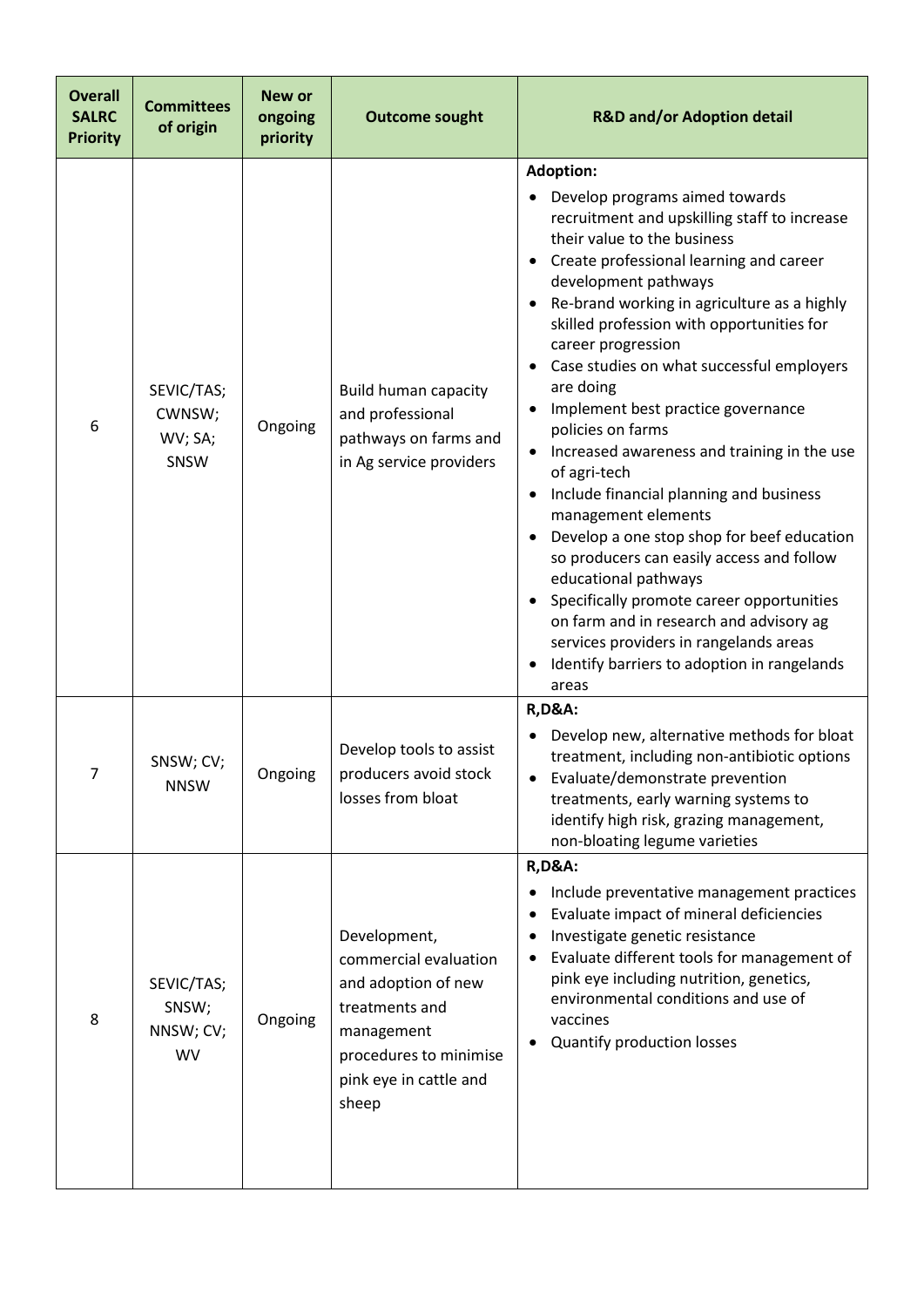| <b>Overall</b><br><b>SALRC</b><br><b>Priority</b> | <b>Committees</b><br>of origin       | New or<br>ongoing<br>priority | <b>Outcome sought</b>                                                                                                                                                                                                                       | <b>R&amp;D and/or Adoption detail</b>                                                                                                                                                                                                                                                                                                                                                                                                                                                                                                                                                                                                                                                                                                                                                                             |
|---------------------------------------------------|--------------------------------------|-------------------------------|---------------------------------------------------------------------------------------------------------------------------------------------------------------------------------------------------------------------------------------------|-------------------------------------------------------------------------------------------------------------------------------------------------------------------------------------------------------------------------------------------------------------------------------------------------------------------------------------------------------------------------------------------------------------------------------------------------------------------------------------------------------------------------------------------------------------------------------------------------------------------------------------------------------------------------------------------------------------------------------------------------------------------------------------------------------------------|
| 9                                                 | SEVIC/TAS;<br>NNSW; SA;<br><b>WV</b> | Ongoing                       | Develop and evaluate<br>genetics and<br>management tools<br>(including joining<br>length, lambing group<br>size, post-lambing<br>management, scanning)<br>to reduce reproductive<br>wastage and reduce<br>turn-off times in sheep<br>flocks | <b>R,D&amp;A:</b><br>Measure lamb survival rates and identify<br>opportunities for improvement including<br>scientific understanding of physiological<br>constraints<br>Develop breeding values for lamb survival<br>and maternal traits that will improve lamb<br>survival<br>Increased extension of current best practice<br>including taking into account feed costs in<br>variable environments and predator control<br>New strategies to improve ewe fertility and<br>$\bullet$<br>lamb survival to weaning<br>Long term evaluation and demonstration of<br>precision management of reproductive<br>processes (joining length, lambing group<br>size, post-lambing management, scanning)<br>to decrease mortalities of ewes and lambs<br>Precision weaner management with the<br>goal to halve turnoff times |
| 10                                                | SEVIC/TAS;<br>SNSW;<br><b>NNSW</b>   | <b>New</b>                    | Improved soil fertility<br>management to<br>underpin productive<br>pastures.<br>Strategic use of<br>fertilizers (traditional<br>and new)-measurement<br>of responses across a<br>range of soil types and<br>regions                         | <b>R,D&amp;A:</b><br>Improve fertilizer use efficiency<br>Include gibberellic acid and sulphur<br>$\bullet$<br>responses<br>Decision support matrix based on fertilizer<br>$\bullet$<br>cost and predicted response to application<br>Better management of soil acidification and<br>soil pH amelioration options to reduce<br>constraints to pasture production<br>Alternative fertilizers-the science behind<br>$\bullet$<br>them and performance relative to<br>conventional options<br>Evaluation and adoption of P-efficient<br>$\bullet$<br>legumes                                                                                                                                                                                                                                                         |
| 11                                                | CWNSW;<br>NNSW; SA                   | <b>New</b>                    | Develop best practice<br>management guidelines<br>for rangelands goats                                                                                                                                                                      | <b>R,D&amp;A:</b><br>Develop BMP for manual handling(tagging,<br>preg scanning etc) for rangelands goats<br>Investigate and develop BMP for rangelands<br>goats through the supply chain post<br>rangeland harvesting-NLIS tagging, weaning,<br>weight gain targets, turn-off weights,<br>desexing<br>Develop BMP guidelines for rangelands<br>goats being managed behind wire-nutrition<br>management, fertility management, genetic<br>improvement                                                                                                                                                                                                                                                                                                                                                              |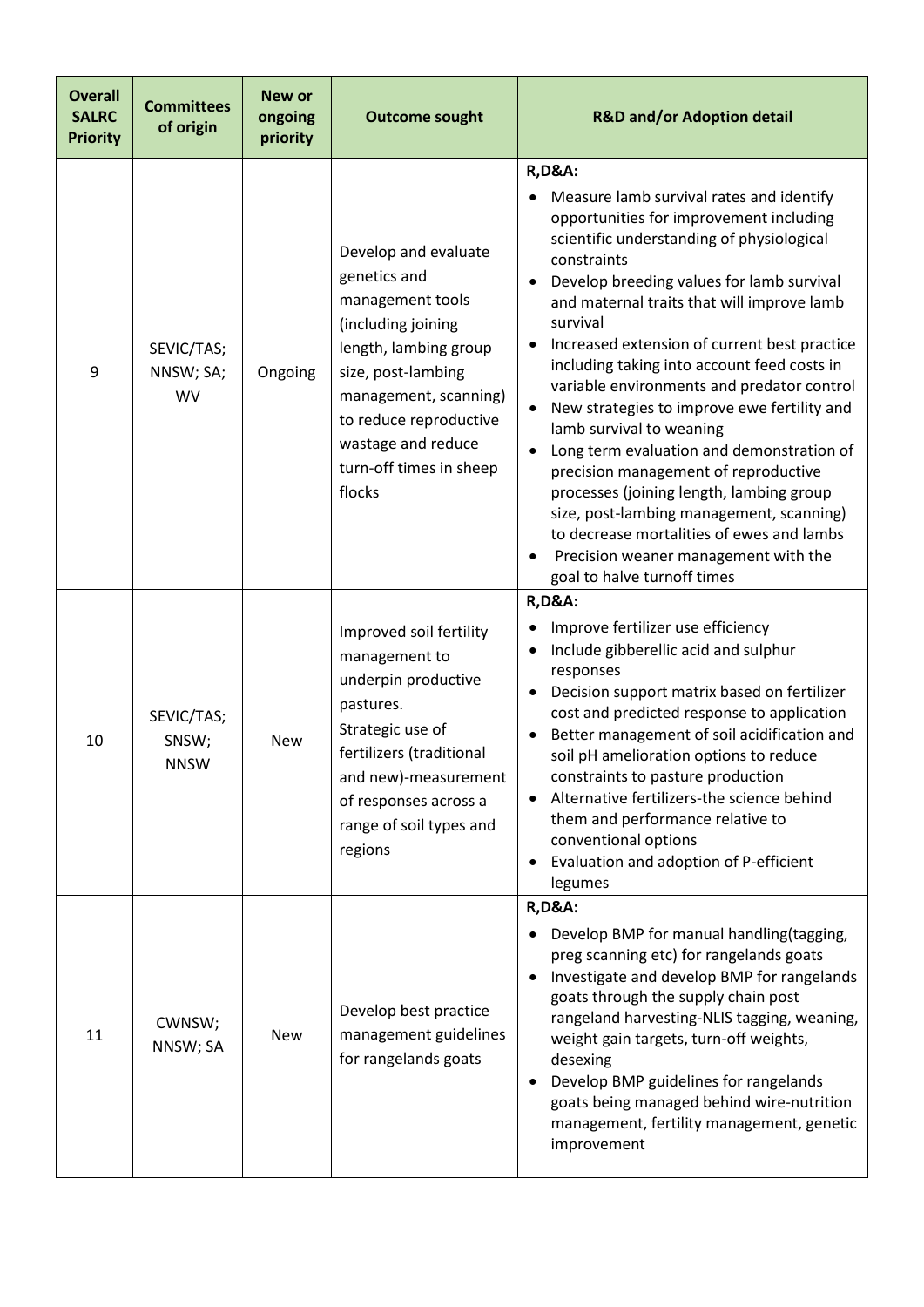| <b>Overall</b><br><b>SALRC</b><br><b>Priority</b> | <b>Committees</b><br>of origin       | <b>New or</b><br>ongoing<br>priority | <b>Outcome sought</b>                                                                                                                                                   | <b>R&amp;D and/or Adoption detail</b>                                                                                                                                                                                                                                                                                                                                                                                                                                                                                                                                                                                                                      |
|---------------------------------------------------|--------------------------------------|--------------------------------------|-------------------------------------------------------------------------------------------------------------------------------------------------------------------------|------------------------------------------------------------------------------------------------------------------------------------------------------------------------------------------------------------------------------------------------------------------------------------------------------------------------------------------------------------------------------------------------------------------------------------------------------------------------------------------------------------------------------------------------------------------------------------------------------------------------------------------------------------|
| 12                                                | SEVIC/TAS;<br>NNSW; CV;<br>CWNSW; SA | Ongoing                              | Develop useable tools<br>for decision making<br>during times of<br>"extreme events"<br>(drought, bushfires,<br>flood), climate<br>variability and market<br>variability | <b>Adoption:</b><br>Include assessment of risk for destock or<br>feed options before and during "extreme<br>events"<br>Develop new and improved decision<br>$\bullet$<br>support tools to actively match stocking<br>rate to land capability and feed resources<br>Develop trigger points/decision matrix to<br>assist producers respond to emerging<br>climate and market (input prices; livestock<br>prices) conditions<br>Identify and promote case studies of<br>$\bullet$<br>successful management strategies that<br>enabled producers to manage and recover<br>from drought                                                                         |
| 13                                                | SNSW; CV;<br>SA                      | Ongoing                              | Determine the effects of<br>heat stress and<br>recommend<br>management strategies<br>to avoid production<br>losses                                                      | <b>R,D&amp;A:</b><br>Understand microclimate variability and<br>management options in feedlots,<br>confinement feeding and paddocks<br>Minimise heat stress impacts on sheep<br>$\bullet$<br>reproduction<br>Clarify physiological relationships between<br>$\bullet$<br>productivity traits and resilience to<br>parasites and disease and environmental<br>challenges, including heat stress                                                                                                                                                                                                                                                             |
| 14                                                | NNSW; CV;<br>SA; WV;<br>SEVIC/TAS    | Ongoing                              | Develop improved<br>feedback systems for<br>product quality                                                                                                             | <b>Adoption:</b><br>Provide access for producers to data<br>feedback systems through the supply chain<br>from processors on<br>disease/parasite/welfare related factors                                                                                                                                                                                                                                                                                                                                                                                                                                                                                    |
| 15                                                | NNSW; CV;<br>CWNSW; SA;<br>SEVIC/TAS | ongoing                              | Quantify farm<br>productivity, animal<br>welfare and wildlife<br>ecology impacts of<br>controlling abundant<br>grazing competitor<br>species and predators              | <b>R,D&amp;A:</b><br>Refine tools and develop novel techniques<br>for cost effective and humane control<br>and/or exclusion of grazing competitors and<br>predator species<br>Innovative technologies to cost effectively<br>reduce macropod grazing pressure while<br>meeting animal welfare and native species<br>obligations<br>Objective quantification of the contribution<br>of kangaroos to total grazing pressure<br>Improved community awareness of wild dog<br>$\bullet$<br>impacts and options to address wild dog<br>control at a regional scale<br>Quantify production and wildlife ecology<br>$\bullet$<br>benefits of controlling predators |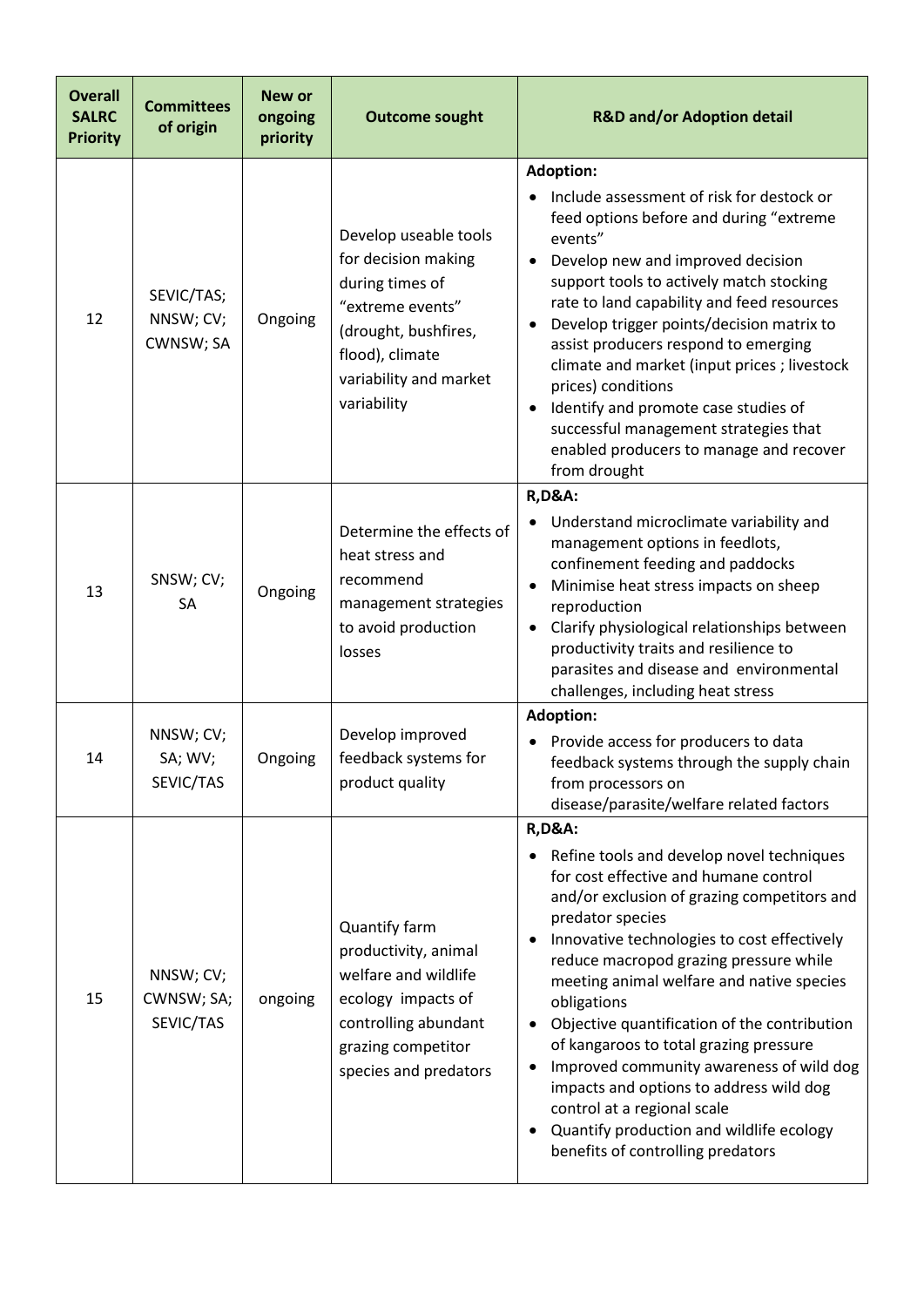| <b>Overall</b><br><b>SALRC</b><br><b>Priority</b> | <b>Committees</b><br>of origin | New or<br>ongoing<br>priority | <b>Outcome sought</b>                                                                                                                                                 | <b>R&amp;D and/or Adoption detail</b>                                                                                                                                                                                                                                                                                                                                                                                                                                                                                                                                                                                                                                                                                                                                                                                                            |
|---------------------------------------------------|--------------------------------|-------------------------------|-----------------------------------------------------------------------------------------------------------------------------------------------------------------------|--------------------------------------------------------------------------------------------------------------------------------------------------------------------------------------------------------------------------------------------------------------------------------------------------------------------------------------------------------------------------------------------------------------------------------------------------------------------------------------------------------------------------------------------------------------------------------------------------------------------------------------------------------------------------------------------------------------------------------------------------------------------------------------------------------------------------------------------------|
| 16                                                | WV; NNSW;<br>CWNSW; SA         | <b>New</b>                    | Develop remote farm<br>management and<br>monitoring systems                                                                                                           | <b>R,D&amp;A:</b><br>Develop technologies and data<br>management systems to address<br>production efficiency, labour shortages and<br>alerts<br>Develop innovative, controlled animal<br>supplement delivery methods<br>Develop communication and advisory<br>$\bullet$<br>services on the benefits to productivity and<br>animal welfare of virtual fencing                                                                                                                                                                                                                                                                                                                                                                                                                                                                                     |
| 17                                                | SNSW;<br><b>NNSW</b>           | <b>New</b>                    | Control and where<br>possible, elimination of<br>invasive weeds which<br>have long term<br>detrimental effects on<br>production and<br>environment on farms           | <b>R,D&amp;A:</b><br>Monitor and understand best practice<br>control methods of invasive weeds across<br>different regions<br>Monitor and understand the issue of<br>$\bullet$<br>chemical resistance in invasive weeds and<br>evaluate effectiveness of alternative<br>herbicides<br>Demonstrate the effectiveness of biological<br>$\bullet$<br>control methods and their advantages and<br>disadvantages<br>Measure long term impacts of weed<br>$\bullet$<br>infestations on production and profit; on<br>the farm environment/sustainability; on<br>labour and capital requirements<br>Provide information about which<br>$\bullet$<br>organisations are responsible for weed<br>control/elimination at local, state and<br>national levels so that producers can<br>understand where to find advice about best<br>practice weed management |
| 18                                                | WV; NNSW;<br>SA; CV            | <b>New</b>                    | Improve the conception<br>rate from AI in cattle                                                                                                                      | <b>R,D&amp;A:</b><br>Target-90%                                                                                                                                                                                                                                                                                                                                                                                                                                                                                                                                                                                                                                                                                                                                                                                                                  |
| 19                                                | SEVIC/TAS;<br>CV; SA           | Ongoing                       | Improved diagnostic<br>testing of livestock<br>diseases and mortalities<br>in southern Australian<br>grazing systems,<br>including on-farm, rapid<br>diagnostic tests | <b>R,D&amp;A:</b><br>Investigation of the prevalence of<br>Toxoplasmosis and evaluation of the<br>current NZ vaccine<br>Other diseases to focus on include<br>$\bullet$<br>chlamydia, pneumonia, Yersinia, salmonella,<br>leptospirosis, vibrio, sudden deaths on<br>irrigated clover crops<br>Development and roll out of on-farm test kit<br>$\bullet$<br>to improve paddock diagnostics, possibly<br>through the development of a range of test<br>strips to be used on aqueous humour<br>Evaluation of the efficacy and economic<br>$\bullet$<br>impact of vaccinating ewe lambs against<br>Campylobacter in low-medium rainfall<br>zones                                                                                                                                                                                                    |